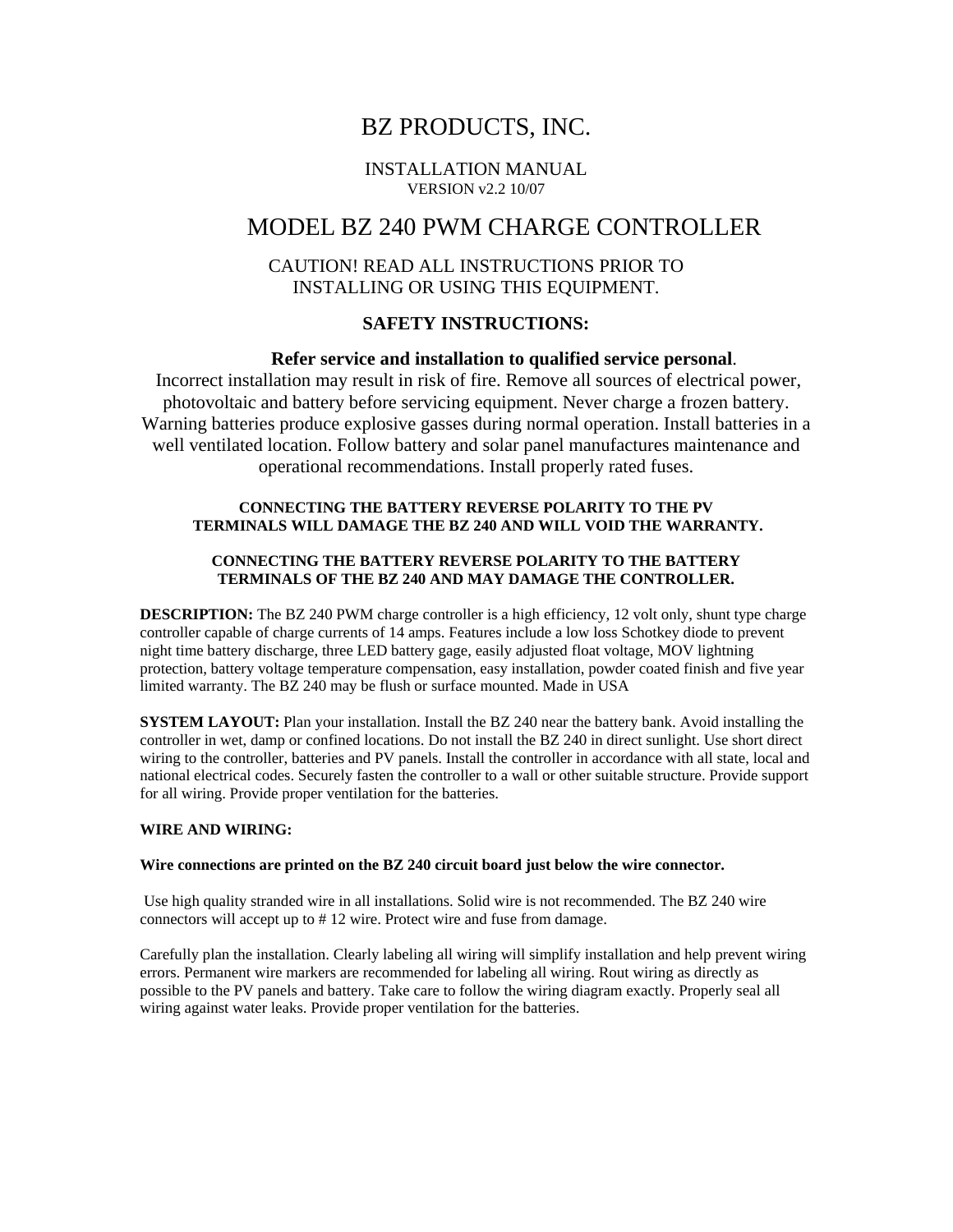#### **CAUTION: DISCONNECT ALL SOURCES OF ELECTRICAL POWER BEFORE CHANGING FUSES.**

**FUSES:** Install a 20 amp fuse and fuse holder in the Battery + wire within 9" of the Battery + terminal. Install a 20 amp fuse and fuse holder in the PV + wire. See wiring diagram for details. Warranty is void if no fuses are installed.

**OPERATION:** Operation of the BZ 240 is fully automatic. When the battery voltage is lower than the float voltage, full solar charge current is applied to the battery. When the battery voltage equals the float voltage the BZ 240's PWM circuitry activates and maintains the float voltage. During PWM operation battery charge current will diminish. **DURING OPERATION THE BZ 240 MAY FEEL WARM.**

Three LED's indicated relative battery charge. The Green LED indicates full battery charge, yellow LED indicates about 2/3 charge and the red LED indicates about 1/3 charge remaining. When the red LED lights reduce power usage or stop using power until the batteries are recharged. When no LED's are lit the battery is fully discharged. To avoid damaging the battery, do not discharge the battery completely.

#### **THE BZ 240 FLOAT VOLTAGE IS CALIBRATED TO 14.1 VOLTS. NO ADJUSTMENT IS NEEDED WHEN USING WET LEAD ACID BATTERIES.**

**FLOAT VOLTAGE CALIBRATION:** Battery float voltage is the voltage that the BZ 240 allows the battery to charge up to and not exceed. Battery float voltage is pre-calibrated to 14. 1 volts. In most installations the float voltage needs no adjustment. Check battery manufactures recommendations for proper charge voltage.

 Do not attempt to adjust the float voltage on cloudy or overcast days. To properly adjust the battery float voltage a Digital Volt Meter is required. Disconnect the battery from the BZ 240. Locate the float voltage adjustment control, see wiring diagram. Connect the Digital Volt Meter to the BATT+ and BATT terminals of the BZ 240. Adjust the float voltage control, turning the float voltage control clock wise to increases the float voltage and counter clockwise to lower the float voltage, until the required float voltage is displayed on the Digital Volt Meter. Disconnect the Digital Volt Meter from the BZ 240 and reconnect the battery. Observe proper polarity when connecting the battery to the BZ 240.

**MAINTENANCE:** The BZ 240 requires little maintenance. Periodically clean the BZ 240 with a damp cloth. Inspect all wire and wire connections. Tighten and clean all connections as required. Recalibrate float voltage if required. Visually inspect the entire PV system for damage. Keep the PV array clean and properly aligned. Keep batteries clean. Follow battery manufactures maintenance recommendations.

**WARRANTY:** BZ Products, INC. Model BZ 240 is warranted to be free of defects in material and workmanship for five years from the date of purchase. Failure to provide correct installation, operation or care for this product, in accordance with this instruction manual, will void the warranty. Product liability shall be limited to repair or replacement, at the discretion of the manufacture. The manufacture is not responsible for the labor or other charges necessitated by the removal, transportation, or reinstallation of any defective product. Warranty does not cover damage due to, mishandling, abusive conditions, lightning, or exposure to weather. No specific claim of merchantability shall be assumed or implied beyond what is printed in this manual. No liability shall exist from circumstances arising from the inability to use this product, or it's inappropriateness for any specific purpose. In all cases, it shall be the responsibility of the customer to insure a safe installation in compliance with local, state and national electrical codes.

**RETURN PROCEDURE:** To return a model BZ 240 for repair provide the following information. Name/Company name, return address, daytime phone number, description of failure, copy of sales receipt. Include \$10.00 for return shipping. Return to BZ Products, INC.

> BZ PRODUCTS, INC. 7914 GRAVOIS ROAD St. LOUIS MO 63123 USA (314) 644-2490 bzp@brick.com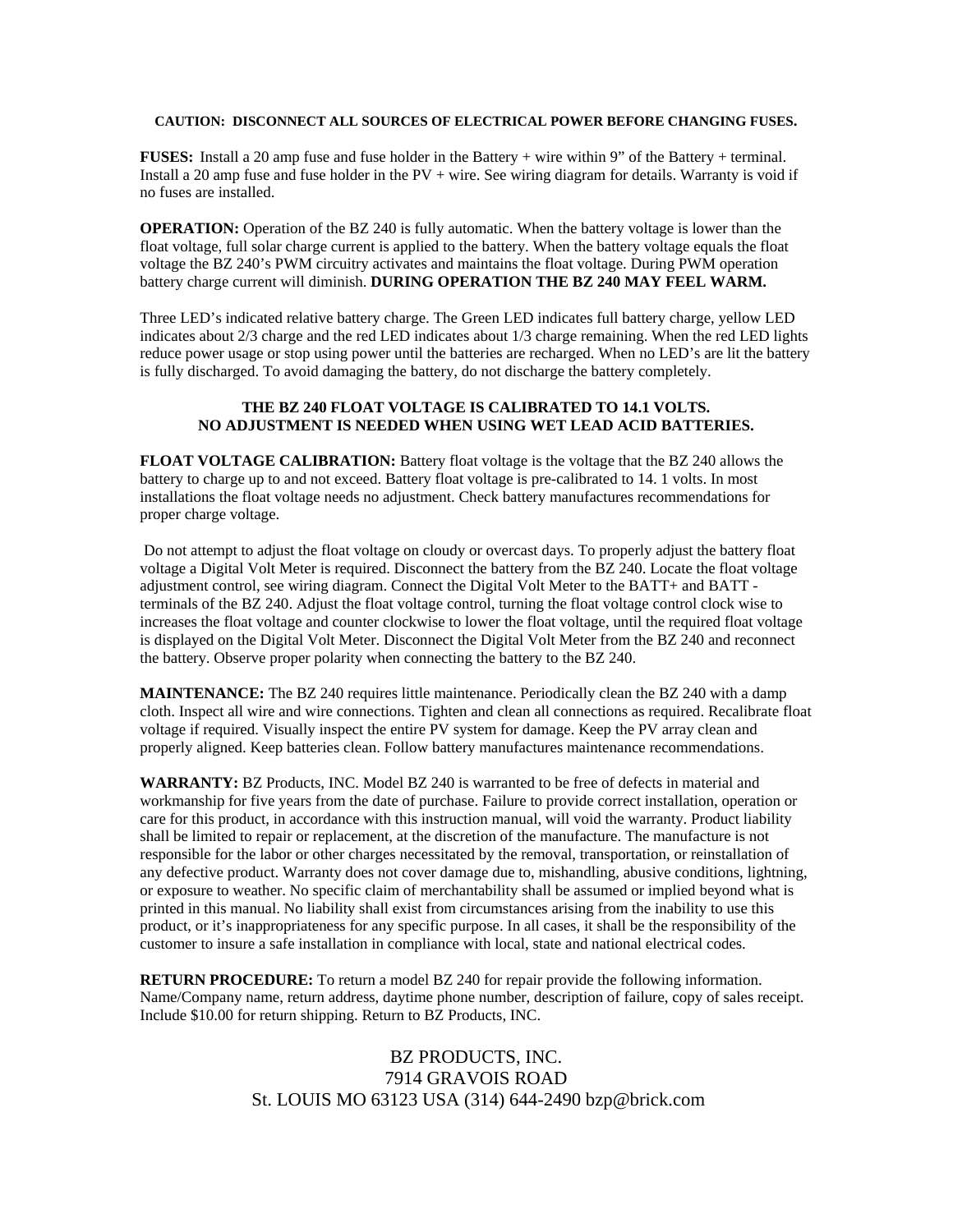#### **BZ240 SPECIFICATIONS:**

Solar panel current 14 amps continuous Surge current 20 amps 15 min Array voltage 30 volts open circuit Control mode PWM shunt control Surge voltage MOV clamp 33 VDC Temp. Comp.  $-18$ mV/° C nominal Min battery voltage  $\frac{Z}{2}$  Zero volts Voltage drop <.6 volts @ 14 amps Operating temp.  $-20 \text{ to } +50^{\circ} \text{ C}$  Storage temp.  $-30 \text{ to } +80^{\circ}$ Float voltage range 12.5 to 15.5 volts Float regulation  $\pm .05$  volts nominal<br>Operating current 0.02 amps nominal Float voltage 14.1 volts Operating current .02 amps nominal Float voltage 14.1 volts<br>Wire size #12 AWG max Battery size 120 amp h Wire size  $\# 12$  AWG max Battery size 120 amp hour min Reverse current .01 amps nominal Weight 1 pound Wire access  $1/2$ " conduit Size  $4.7$ " X  $4.7$ " X  $1.5$ " Lightning protection 10MM MOV Mounting flush/surface<br>Red Led on > 11.7 VDC Yellow Led on > 12.7 VDC on  $> 11.7$  VDC Green Led on >13.5 VDC Finish Black powder coat

Specifications subject to change without notice. Made in USA